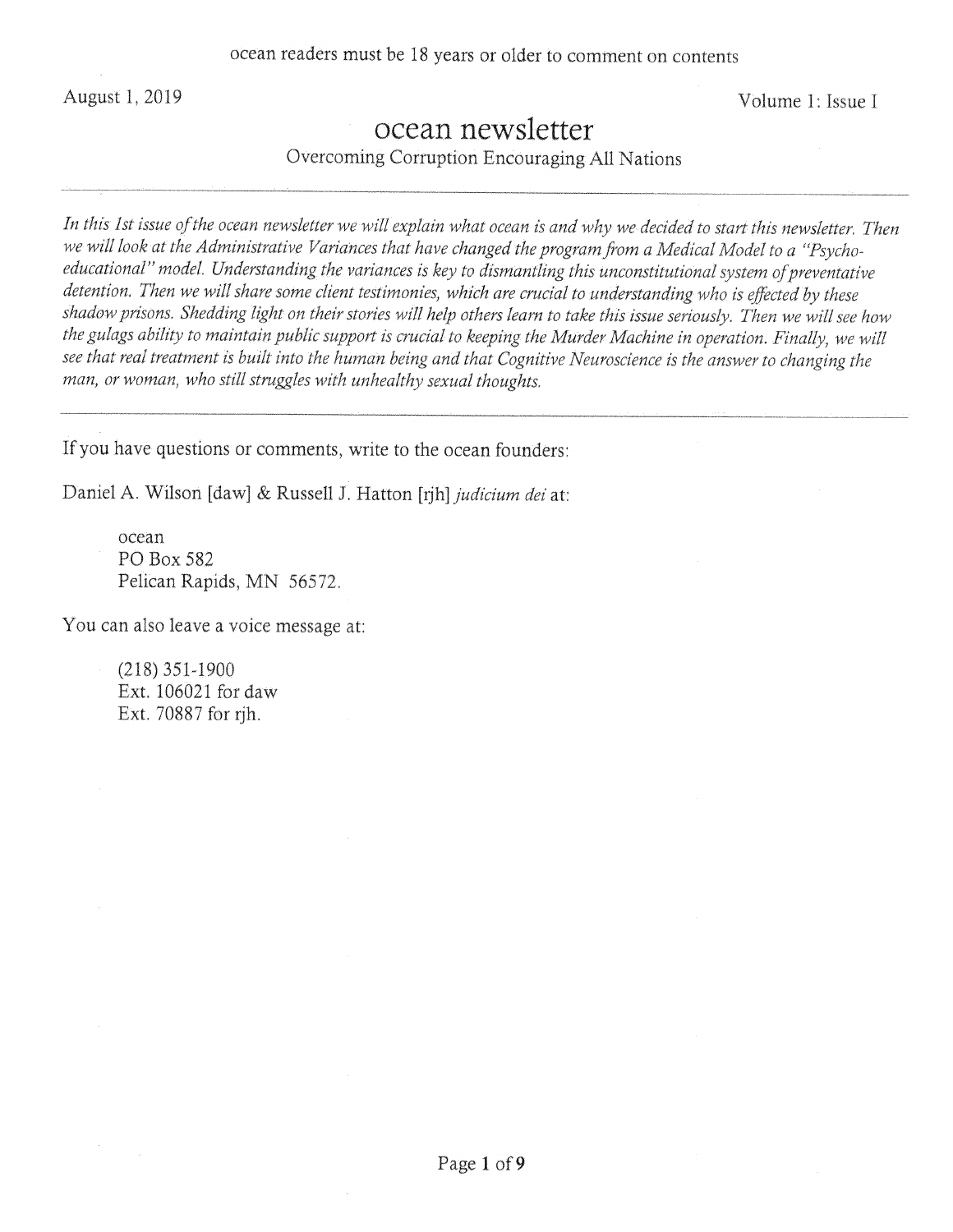## Administrative Variances: a Malicious Act to Delete a Medical Model

Rule 26 was established to govern msop as a hospital. However, there is an option to ask the Department of Human Services Division of Licensing for accommodations in the event that msop cannot follow the Rule 26 called a "Variance Request." the MSOP petitioned for more than one Variance Request to Rule 26, which moved the facility away from a medical model and the constraints of following the various state codes outlined at, Minnesota Rule, Chapter *4665,* Department of Health, Supervised Living Facilities, because the msop administrators know that the clients are not mentally ill. These Rule 26 Variance(s) are "non-public," stealthy arrangements. These Variances admit, "The vast majority of patients committed to the Minnesota Sex Offender Program do not experience symptoms of mental illness that requires psychiatric treatment. . ." The msop Executive Director, Nancy Johnson, gave testimony on March 2, 2015, before The Honorable Donovan W. Frank, about the Rule 26 Variances.<sup>2</sup> In addition, The msop is not a hospital, nor is it calculated to follow a medical model or to administer to ill people. In addition, The Clinical Director of msop, Jannine Hebert, gave testimony on March 5, 2015,<sup>3</sup> before The Honorable Donovan Frank, and explained that the msop has not been a hospital since at least 2008. The msop does not work with patients needing medical care; rather, there is an important distinction in her opinion: the msop is a "treatment program" that deals with folks who are "not sick." Also, msop does not use any "independent" Practitioners and does not provide hospital services.

No one can receive medical care and attention at a facility that does not provide medical services. msop should be investigated by an independent party, and shut down. Here at the msop facility, we are all well aware of what is going on here, we hope the public will soon understand the gravity of this situation. This may only affect those who've committed sexual offences today. But tomorrow, anyone can get committed.

#### **Footnotes**

- Variance Request: Department of Human Services, Division of Licensing, 4444 Lafayette Road, St. Paul, MN *55155-3842* OR P0 Box 64242, St. Paul, MN *55*164-0242, Bob Chilberg, DHS Licensor (218)728-3210, Variance #3, (3030-2), Aug-30-05, signed by Dean Mooney on Mar-4-2005. Also see 2nd Variance signed by John D. Erskine on Apr-4-2008, License number of program: 830611 and 810838
- Court Trial Proceedings, Vol. XV, dated March 2, 2015, pp. 3198, 3199, 3201, 3336, 3428, 3429 Case No. 11-CV-3659 (DWF/JJK)
- Court Trial Proceedings, Vol. XVIII, dated March *5, 2015,* pp. *3957, 3958,* 4001, 4002, 4203, 4204 -Case No. 1 *1-CV-3659* (DWF/JJK)

"It is difficult to get a man to understand anything if his paycheck depends on him not understanding it. Albert Einstein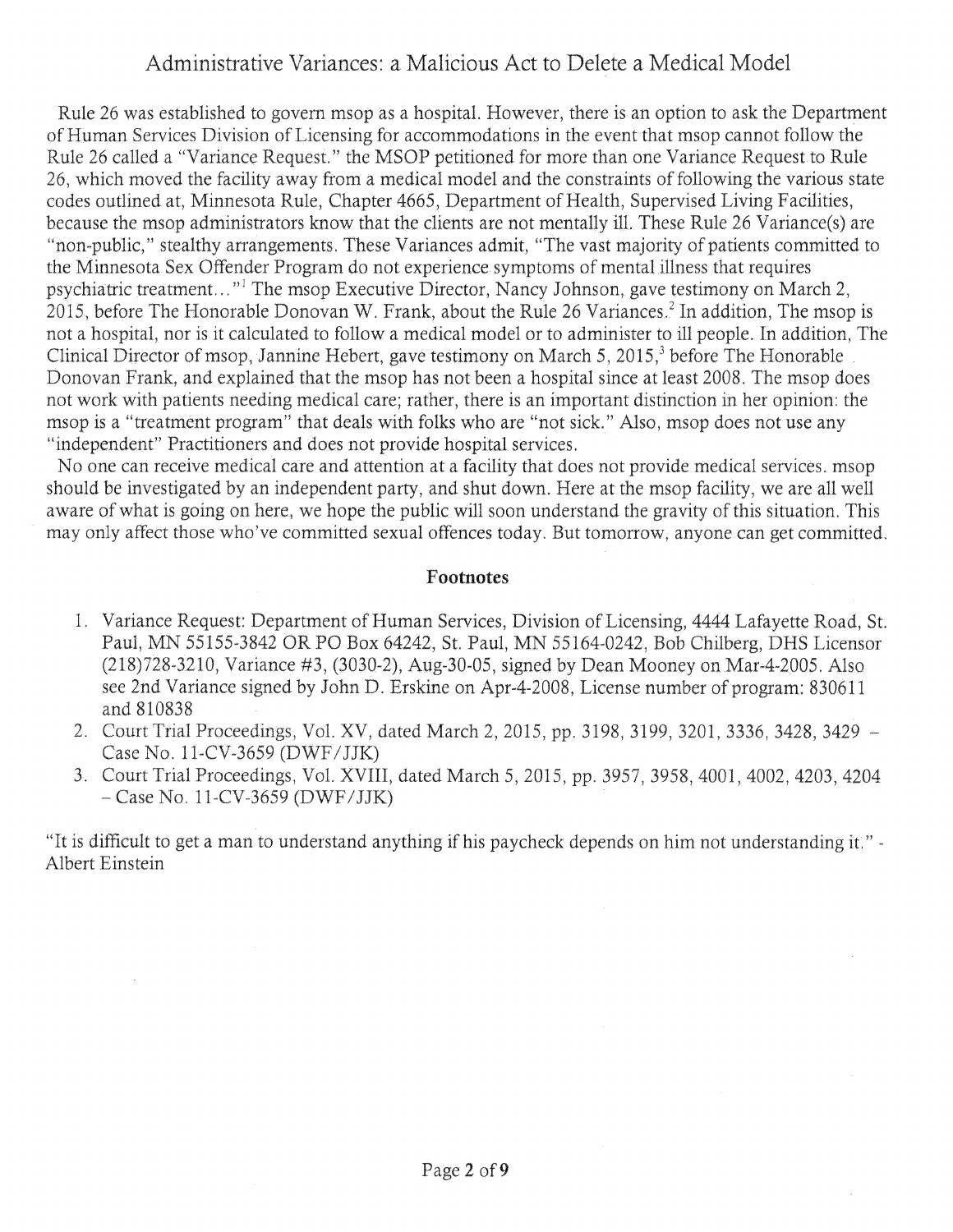## Client Interview

If the public and the state authorities are going to keep us locked up forever, they are at least going to know how we're getting along. After praying for an interview, God provided.

#### Q: "How do you cope with the surroundings in which you live to maintain a level of sanity?"

Being a Bible-Thumping Born Again Christian here, this is a very difficult question. There are many tricks I see other people doing to cope; i.e. video gaming, movies, etc... to do battle with these unhealthy and demonic surroundings. We are a goal-oriented species. We have to have some sort of goal-set. Some only have short-term goals. This may even include most people. I have short-term goals too. But they are matched by, and line up with, my ultimate long-term goal of staying true to God and getting out of here. I have not given up. Therefore: I choose to fight.

I choose this fight willfully and with pride. Just under my surface, there is always this searing hot anger directed at my captors; what they are doing to me and to my family through their unlawful acts of deceit and unrighteousness. Fighting back alleviates some of the appetite I have for this anger and penchant for violence I have toward them.

So I cope by trying to right this clearly wrong act committed against my humanity. I read legal materials, psychiatric & psychological journals that deal with sexual violence and any corresponding treatment for it relentlessly. The documents I read is where the truth is told, where their scam falls apart; and through the knowledge I gain, where my fight against them takes place.

I choose to fight by bringing the truth to them—allowing them to experience my knowledge of their malevolent deceit, their lies; and I take them to the place where they can wallow in their unrighteousness like pigs. Once they know the truth—have the knowledge of what harm they cause me, they can choose to go work somewhere else. If they don't, I am then justified to determine they are evil, or demonic beings; not worthy of my time, effort, or patience. I can then ignore them in good conscience.

It is my belief that the education of these misguided and tortured souls is the most important Thing. It's one thing to stand and watch an innocent man get beat up without cause. But it's entirely another to stand there and beat someone without cause. Once they have knowledge of the truth, they are the ones beating me without cause. Once I relate this, they have a choice to make: do good, or commit evil.

In reality, the staff I find easy to deal with for the most part. It is my fellow peers who cause constant struggle for me. I don't care about X-Box, JPay, Cable Television, or how many hours I work as a slave. I care about one thing and one thing only and that is: going home and regaining my life! We don't live here, we only exist. I need to live, I can't settle for existing. so I fight!

"It is my belief that the education of these misguided and tortured souls is the most important Thing."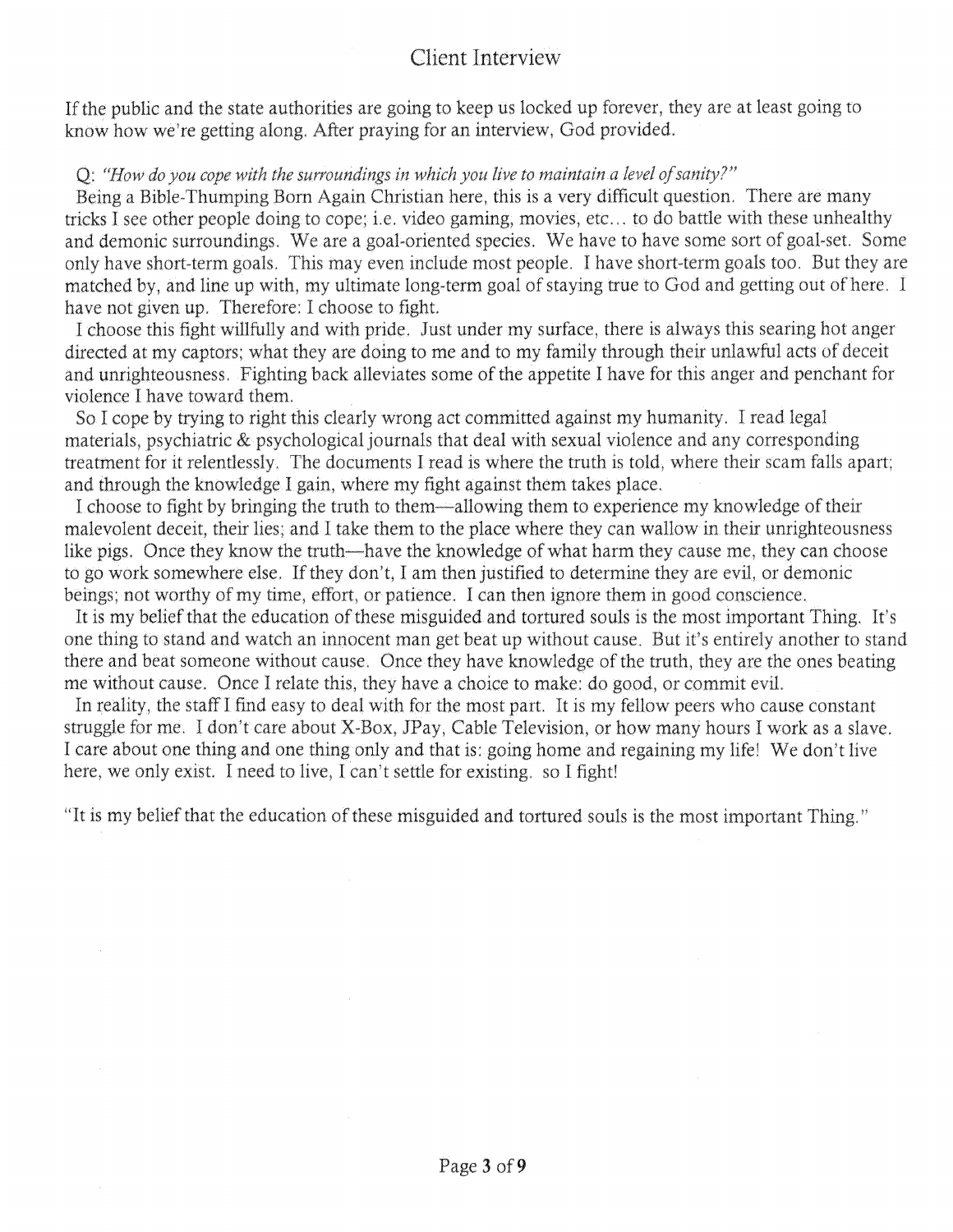## Msop Reputation [strategy] is to Maintain Public and Political Support

msop knows how important their reputation is to maintain public and political support and are desperate to protect this at all costs. msop is the most obvious example of what it means to put lipstick on a pig. Right before audits and certain tours, msop staff is frantic to clean the facility, make sure their clients are sitting in a tight nit circle during group and other bogus prepping, to further promote the illusion that there is some form of treatment occurring at msop.

msop staff knows how to redirect and recreate itself to confuse and distract the public and the Clients. They have most recently done this with the new tier system. The tier system is used to appeal to the selfish mindset of a sex offender by offering a number of privileges in exchange for performance. This seems like an innocent exchange. However, the incentive is meant to create an illusion that clients are participating in a meaningful treatment. If clients actually had a treatment that helped them recover from impulsive and compulsive sexual deviancy, with clinicians they trust and respect, they would gladly do the treatment, without any persuasive incentive. However, the moment treatment turns into an incentive program, it's no longer treatment because the clinician naturally becomes skeptical of who is in treatment for the right reasons, and who is in it for the incentives. This causes a conversation between a clinician and a client to morph into a never ending cycle of interrogations. Whether it's past or current behaviors or intentions, the goal seems to simply "get the truth" as if the client will receive relief from his sexually immoral mind by simply revealing the truth about it. A clinicians obsession with getting the "truth" reveals that they have used intimidation and incentive to promote treatment—which tends to suppress the truth—training clients to tell clinicians what they want to hear. The clinicians know that they have created an untrusting environment where the client has reasons to lie: the client believes that only consequences and criticisms come from the truth, with the exception of small privileges for "moving forward" in the program although the juice is hardly worth the squeeze. In addition, the client does not necessarily receive relief from his sexually immoral mind, by telling the truth.

It is the clinicians job to pose as a friend, but work as a spy. Every word said by the client, is recorded and sent to the Attorney General who represents the states interest to keep the client committed. msop Mission statement is, "To promote public safety by promoting comprehensive treatment and successful reintegration opportunities for civilly committed sexual abusers." Although the MSOP mission statement sounds good, it is absolutely contrary to past policies that require staff find reasons clients should NOT reintegrate back to society: "When documenting in a medical record, the following guidelines must be adhered to: ... Progress notes should include factors that justify need for continued  $star"$ <sup>1</sup>

When an msop clinician gives credit to the msop system for a client that gets released, they reveal one of two things about themselves: their ignorance or their willingness to deceive their clients. When a Client goes to SRB or CAP to get released, the Attorney General represents msop and the state of Minnesota and it's the Attorney General's job to argue why the client should stay committed. msop has never been responsible for any clients release from msop.

In theory, clients are supposed to move to St. Peter where there is a less restrictive living environment, when they reach certain milestones in their treatment. However, the system was never physically designed to actually allow this. Currently, there are many clients approved to go to St. Peter. Nevertheless, clinicians are forced to find reasons why clients should not move forward in the program because if every client that should move forward, did, there would be nowhere for them to go. The system has bottle necked because double agent clinicians have exhausted their excuses over the years, finding no other choice but to "graduate" clients to "higher levels" of treatment that really lead nowhere. However, these much earned titles have come with no real privileges for the clients.

With any other profession consisting of "sick" people, if the clients do not get well, it is the fault of the doctors and nurses, not the clients and. Any clinician who decides to get an education to help others, should expect to see the results of their hard work. However, msop is like the surgeon who simply leaves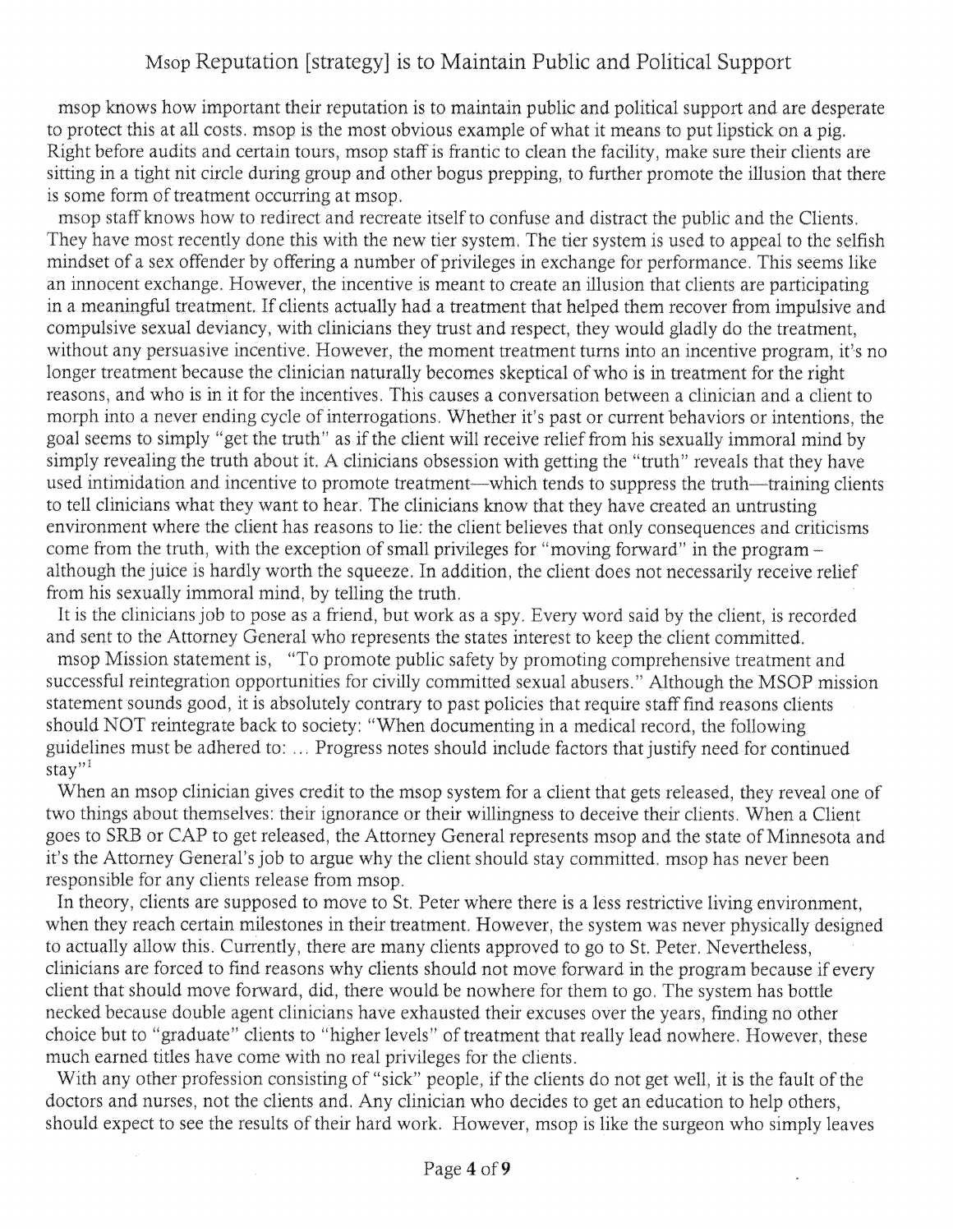his patients on the operation table to die because no client ever gets rehabilitated at msop. However, in the scheme of msop civil commitment, clients do not work with clinicians, therapists or doctors, but government agents in sheep's clothing. Without growth, there is no life and those that work at msop are satisfied with their work environment and its lack of life, vitality, or joy.

Those that currently work at msop fall into one of two categories: they are either new naïve bright eyes hoping to change a system they know is corrupt by becoming a part of it or they are the "left overs" of decades of staff that have had the integrity to walk away from what is clearly wrong.

"The right to be free from confinement is of the very essence of a scheme of ordered liberty." *-Palko v. Connecticut, 302 U.S. 319, 325 (1937)* 

#### **Footnotes**

Policy *24.* 1, Reissued 4/00 Reviewed *5/01,* approved by Frank Milczark, former Chief Executive Officer of msop. (Note: This is an old policy. However, we have yet to find a new one stating, "When documenting in a medical record, the following guidelines must be adhered to: . Progress notes should include factors that justify need for *reintegrating the Client back to the community."* In practice, this old policy is still used.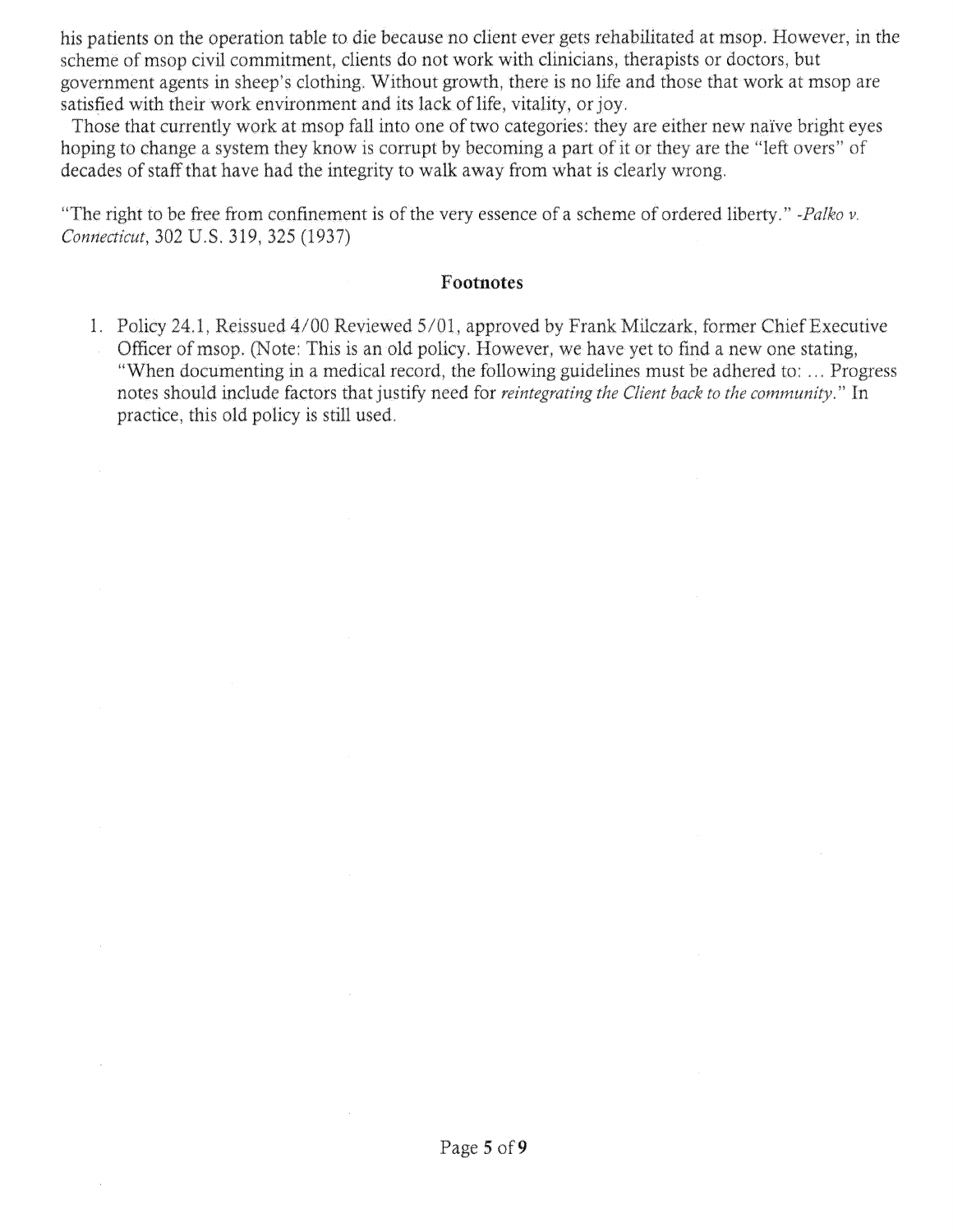We hope to soon launch our new renewal curriculum, The ocean 3 Degrees Renewal Course which uses the proven science of neuroplasticity and the timeless power of God's Word to change the way we think. Practicing neuroplasticity to make real life changes takes motivation, discipline and dedication. However, living a healthy, offense free life, is priceless. Neuroscience has helped us make real and permanent changes to the brain. This change is called Neuroplasticity.

There are many different mechanisms of neuroplasticity, ranging from the growth of new connections to the creation of new neurons. When neuroplasticity is applied, it is believed that the change is fundamentally no different than other forms of achievement that induce changes in the brain. In other words, consistent prompting to think and behave differently, for any reason, will cause the brain to adapt. In addition, if the skills of neuroplasticity are applied long enough, the adaptation of new thinking and behavioral patterns will become second nature.

Neuroplasticity is achieved with the process of targeted, external stimulation, over a continuous period of time, resulting in substantial changes to the physical brain. Each area of the brain is responsible for a different kind of learning. Therefore, the impact of a shortcoming in each area of the brain is also different. Precision and consistency are essential to acquire progress. In the most recent studies conducted, once brain function has been augmented, that gain is permanent and normal use offers its own stimulation. Accordingly, the changed brain stays changed. Using the skills of neuroplasticity after 10,000 hours of consistent practice, an offender will see significant results. After 20,000 hours, a physical change happens in the brain, making it nearly impossible to undue the positive habits created.

10,000 and 20,000 hours may sound like a lot of time. However, practicing neuroplasticity is a lifestyle practiced throughout the day. Assuming we are awake 16 hours a day, 7 days a week, we can make significant changes to our thinking, in less than 90 weeks. Furthermore, in less than 180 weeks, those changes become permanent.

We have heard that researchers have said that sex offender treatment lasting longer than 18 months can be potentially iatrogenic. However, the ocean 3 Degrees Renewal Course is not sex offender treatment. The ocean 3 Degrees Renewal Course focuses on positives rather than negatives. Conversely, traditional sex offender treatment tends to use talk therapy, focusing on the past sexual history of the Client and on sexual deviance in general. However, in this course, we will spend very little time doing this, because we know that whatever our problem is, the solution will not change. Like the Apostle Paul, we look to the future and keep our eyes on Christ, not on the past, "...one thing I do: forgetting what lies behind and straining forward to what lies ahead, I press on toward the goal for the prize of the upward call of God in Christ Jesus." (ESV Philippians 3:13, 14)

We are not discouraged by the duration of the cognitive and behavioral process for change. The level of difficulty, or the amount of time it takes to make changes, is not as important as the quality of the techniques employed. Most of us will not even notice the work we are putting in, after we have built our foundation. Each day we begin with the simple process of waking in the morning and starting the day off on the right foot. Over time, we will recognize that we are effortlessly developing ourselves into agents of change.

Many believe that we cannot teach an old dog new tricks. However, research on neuroplasticity shows that we remain amendable to some degree of change throughout our lifespan. Therefore, It's vital that we maintain an initiative to keep the mind active into old-age to prevent cognitive deterioration. No matter your age, you can benefit from this course.

So How Does Neuroscience And God's Word Relate?

The ocean 3 Degrees Renewal Course is a rigorous mental discipline and its effects on the brain will last a lifetime. We believe that we can be released from the bondage of selfish thought patterns. We will do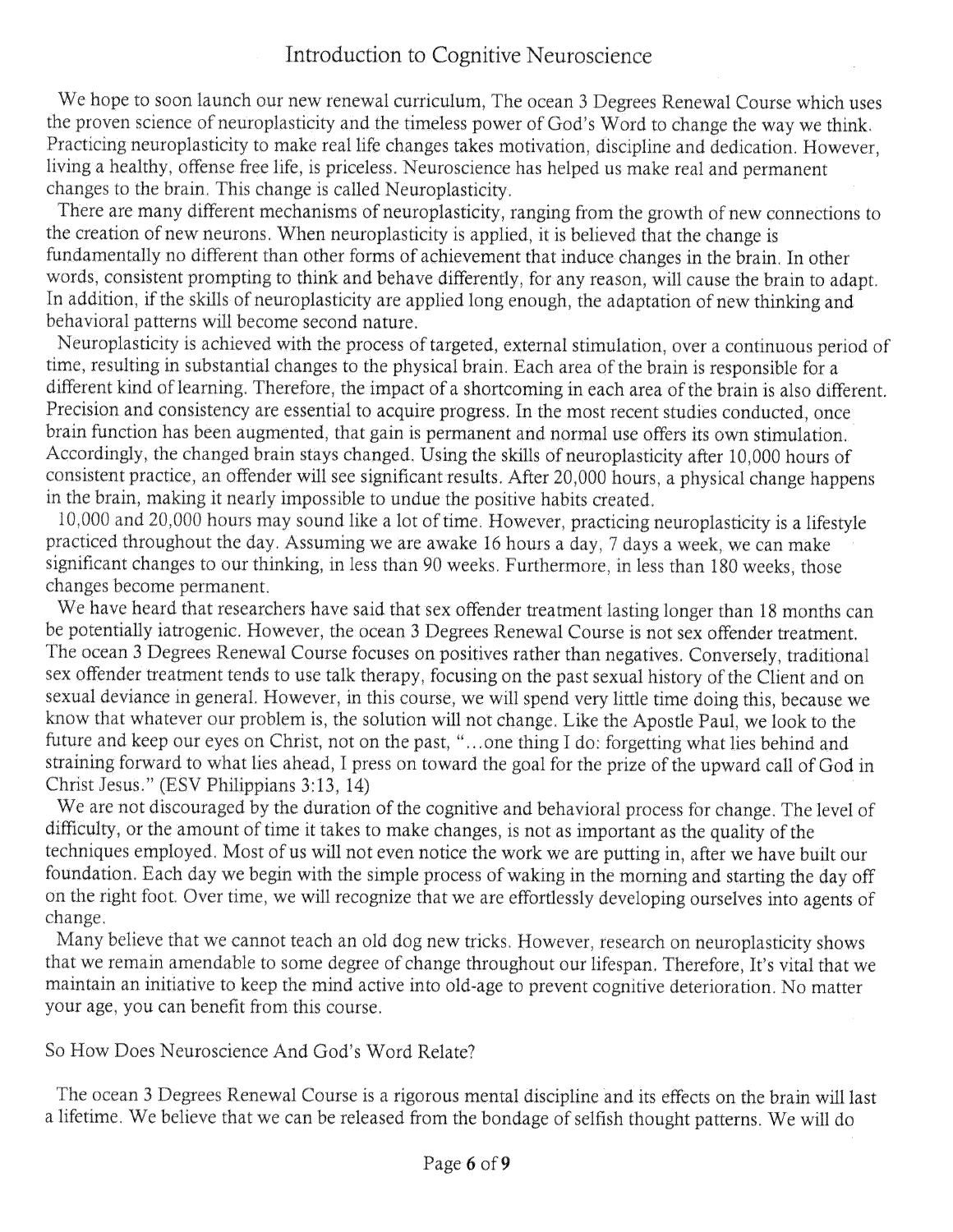this by implementing the same kind of persistence described in God's Word and used in neuroscience.

Largely overlooked by the scientific and psychological communities, the Bible is man's most sufficient and effective resource for changing the brain. At its center, Jesus Christ demands our obedience to a way of life that puts service to God and neighbor at its pinnacle. In fact, Jesus told us that this was the greatest commandment, "...You shall love the LORD your God with all your heart and with all your soul and with all your mind. This is the great and first commandment. And a second is like it: You shall love your neighbor as yourself." (Matthew 22:36-39 ESV)

Therefore, if we truly follow Jesus, we could never offend against someone again. For this simple reason, Jesus Christ and His teachings are at the center of the ocean 3 Degrees Renewal Course.

The ocean 3 Degrees Renewal Course uses the proven science of neuroplasticity, and the timeless wisdom of God's Word, to create new behavioral attitudes in the participant. We do this by focusing on the heart of God's Word - Jesus Christ. By focusing on Christ, with the tenacity required by the Bible we will beef up the Insula, a part of the brain that is directly associated with high states of empathy. We will also address fears that tend to override the brains ability to produce Oxytocin, which is essential for compassion. This empathy and compassion will make it less likely for us to reoffend.

Indeed, how else could we obtain the "mind of Christ," than to focus on Christ? For instance, if we follow a certain celebrity or athlete - if we do everything he or she does, if we go where they go and do what they do, we will think like they think. Similarly, if we follow Christ, we will be like Him and our brains will reflect this change. In fact, God created us for this very purpose and what scientists have recently discovered about neuroplasticity, the Bible has been telling us all along. (1 Corinthians 2:16)

But I Thought we were saved by Faith Alone

The Bible teaches that we are to turn away from what is "bad," and turn towards what is "good," according to how the Bible defines these terms. Easier said than done, right? However, before we get into how God makes this possible for us, we find it necessary to defend the lost doctrine of repentance.

Repentance is a conscious choice that we make, and it was the point of Jesus' message from the beginning (Matthew 3:2; Mark *1:15;* Luke 5:32), to the end (Matthew 28:19-20; Mark 16:15; Luke 24:47), of His ministry. However, due to the famous Lutheran doctrine, "we are saved by faith alone" (inspired by Romans 1:17 which actually says "...the righteous shall live by faith" [ESV]), we must convince OCEAN participants of the necessary work required to change. Unfortunately, Martin Luther's radical teaching has created passive cheerleaders for Christ. However, scripture is clear about the importance of repentance and turning away from sin, and other compulsive actions.

Martin Luther was not a big fan of the book of James because it clearly conflicted with his theology. In his book, *The Plain Truth about the Protestant Reformation,* Dr. Roderick C. Meredith reveals that Luther had not resolved his conflict with the book of James when he drafted his reformative ideas:

In the debates, Luther, as he always did, confused justification and salvation. He maintained that faith alone - without any works - suffices for salvation. When confronted with conflicting statements from the Epistle of James, he called into question the authenticity of the epistle. (Roderick Meredith 46)

Sadly, it's often the misunderstanding that a Christian doesn't have to live any certain way - which causes many unbelievers to turn away in disgust. Thus, we can see that the following adage has merit:

The greatest single cause of atheism in the world today is Christians who acknowledge Jesus with their lips & walk out the door & deny Him by their lifestyle, That is what an unbelieving world simply finds unbelievable. (author unknown)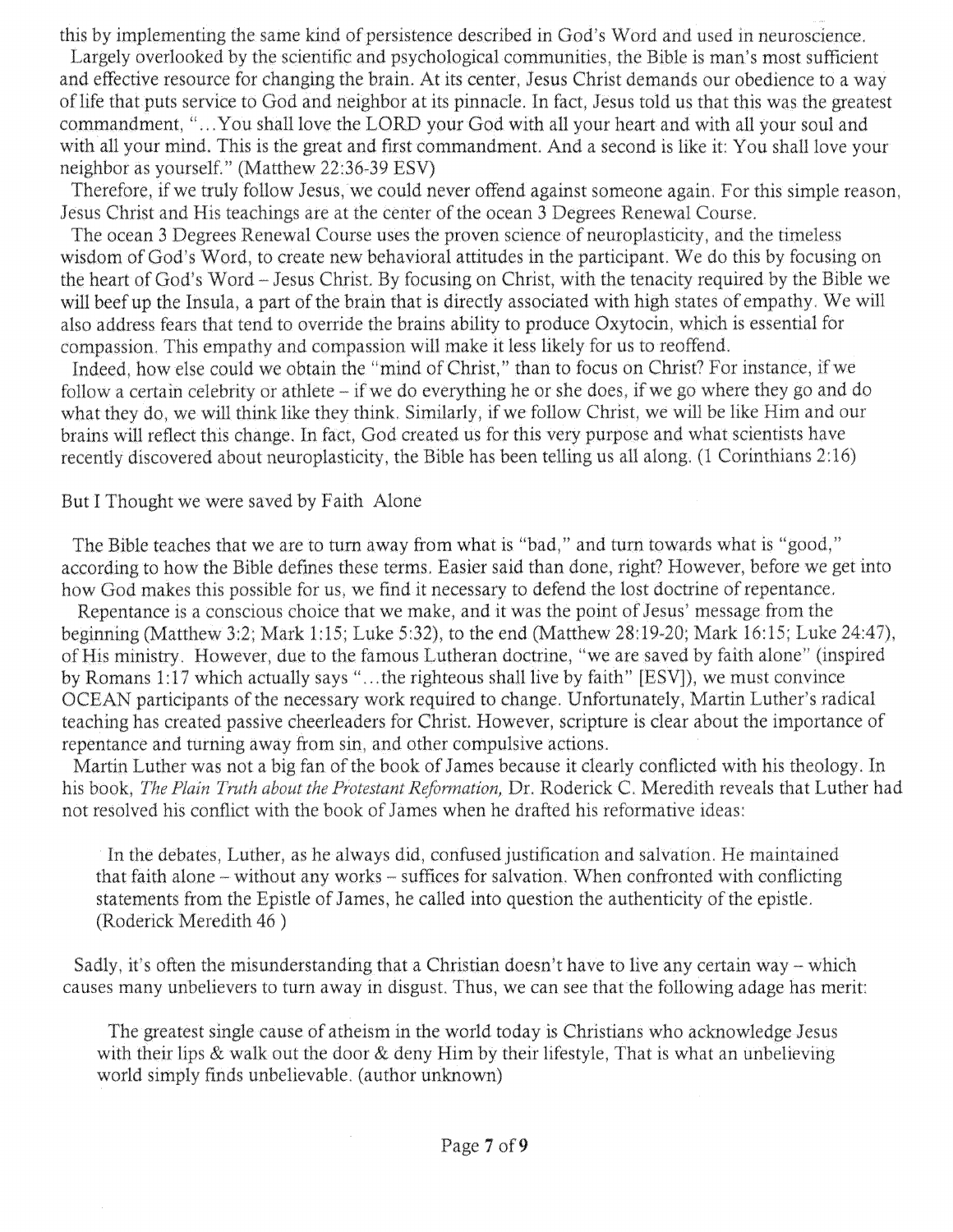However, anyone who accepts the current canon of scripture, including the book of James, will heed to its teaching. James 2:14-24 has given us the full explanation of true faith:

What good is it, my brothers, if someone says he has faith, but does not have works? Can his faith save him?

If a brother or sister is without clothes and lacks daily food, and one of you says to them, "Go in peace, keep warm, and eat well," but you don't give them what the body needs, what good is it? In the same way faith, if it doesn't have works, is dead by itself.

But someone will say, "You have faith, and I have works." Show me your faith without works, and I will show you faith from my works. You believe that God is one; you do well. The demons also believe - and they shudder.

Foolish man! Are you willing to learn that faith without works is useless? Wasn't Abraham our father justified by works when he offered his son on the alter? You see that faith was active together with his works, and by works, faith was perfected. So the Scripture was fulfilled that says, Abraham believed God, and it was credited to him for righteousness, and he was called God's friend. You see that man is justified by works and not by faith alone. (HCSB)

We are to work to follow Christ, and this work will change our brains. When we do work towards salvation, the work is considered an act of God, "...work out your own salvation with fear and trembling, for it is God who works in you, both to will and to work for His good pleasure. (Philippians 2:12, 13 ESV)

Our brains are actually intelligently designed - by our loving Creator - to actively challenge the temptations of this world. Jude 4 tells us that grace is not to be used as a license to sin, "...certain men... have come in by stealth... turning the grace of our God into promiscuity (license to sin) and denying our only Master and LORD, Jesus Christ." (HCSB)

Many scriptures are misquoted when a "Christian" is held accountable for his sinful lifestyle. For example, some will say, "well, we '...all fall short of the glory of God...," taking from Romans 3:23 (ESV). Of course the scripture is true, in its proper context. However, this abuse of Scripture can be corrected if we read to the end of chapter 3, "Do we then overthrow the law by this faith? By no means! On the contrary, we uphold the law." (Romans 3:31 ESV)

Even the Christian often forgets that there is one God (monotheism). Conversely, He is not "in" everything, making Him an empty, inanimate god. That's animism. Also, He's not "everything," making all actions and intentions permissible, as long as we are part of that whole. That's pantheism. Instead, He's living within His people, working through us, when we are in Christ. 1 John 3:5, 6 further defends the doctrine of repentance and tells us what it means to be, "in Christ", "You know that He appeared in order to take away sins, and in Him there is no sin. No one who abides in Him keeps on sinning..." (ESV)

### Identified Neurotransmitters

*A mygdala* 

A kind of "alarm bell" that responds particularly to emotionally charged or negative stimuli. The olfactory, hippocampus and amygdala are the foundation for developing and nurturing empathy through moral behavior. *Insula* 

Senses the internal state of your body, including gut feelings; helps you be empathic; located on the inside of the temporal loves on each side of your head. *Oxytocin* 

Promotes nurturing behaviors and bonding in couples; associated with blissful closeness and love; women have more oxytocin then men. This part of the brain is also attributed to compassion, which comes with a spontaneous desire to relieve suffering.

#### *Power of Prayer*

Prayer is similar to meditation in that it involves focusing your mind intentionally. We agree with